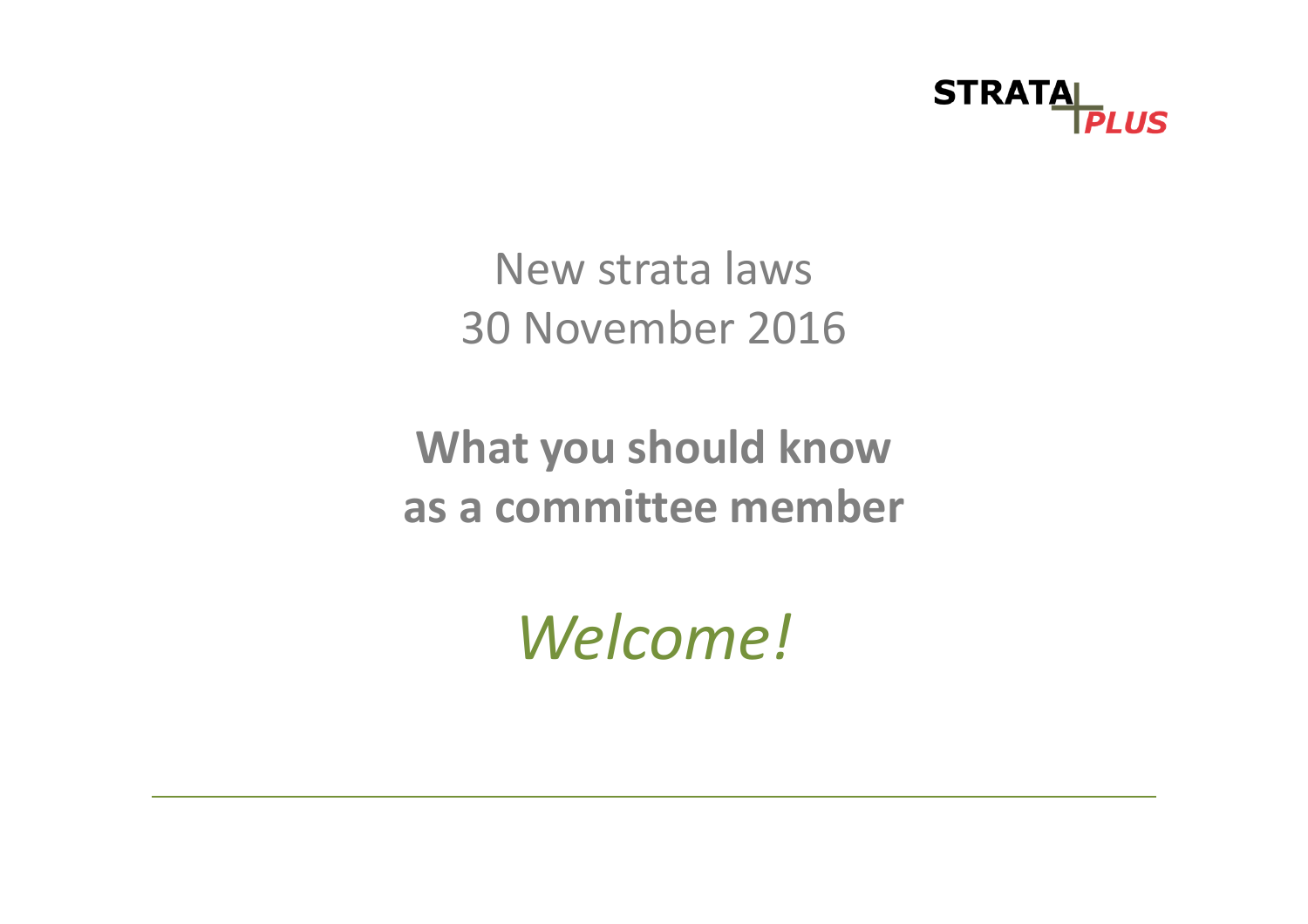

### House-keeping

- + Introduction
- + Morning tea break
- + Amenities
- + Questions

## + Information you will receive

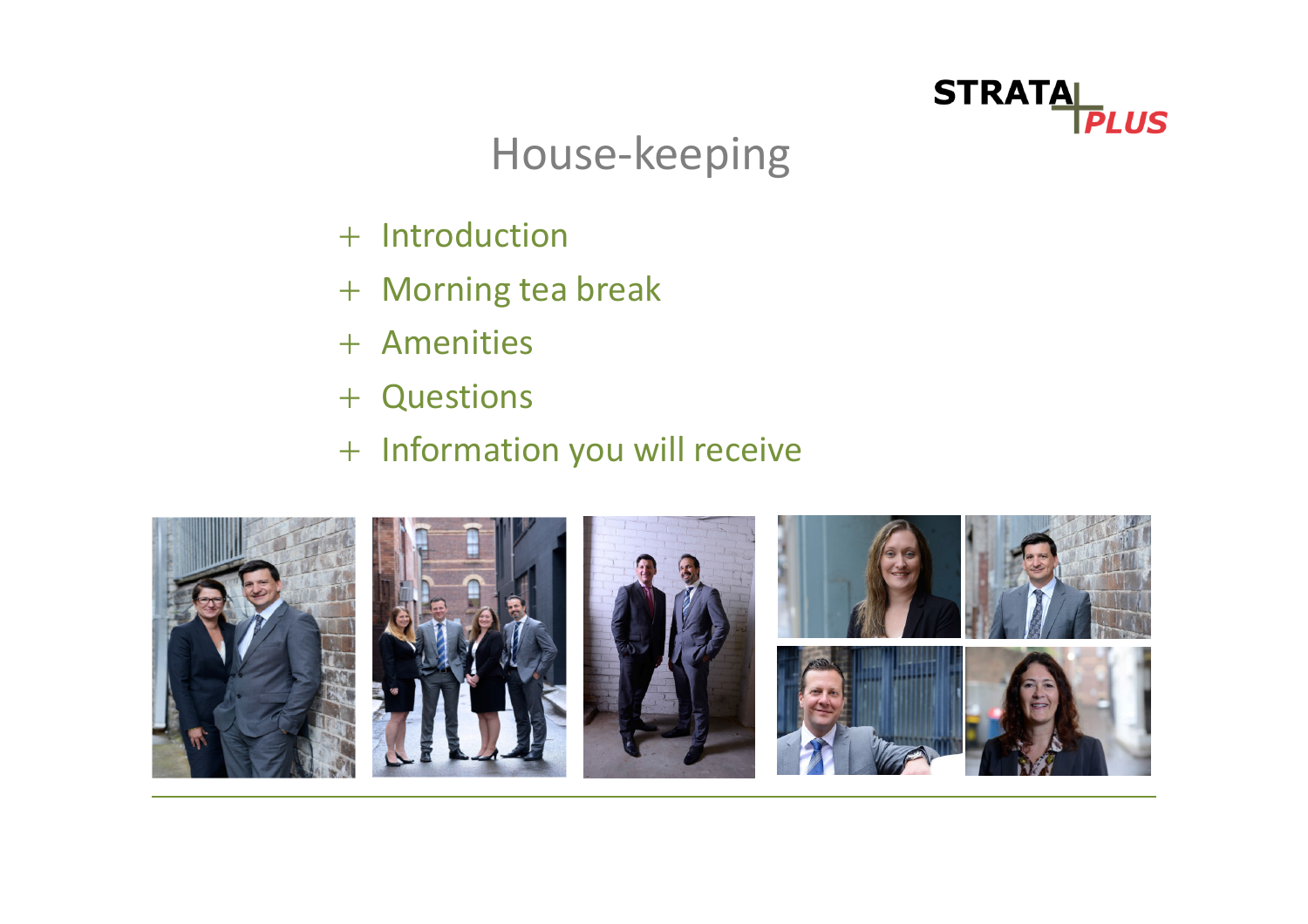

## 90 changes | what's important

- + Strata committee
- + Tenant representative
- + AGM process
- + Notice of AGM
- + Common property obligations, approvals & management
- + By-law review considerations

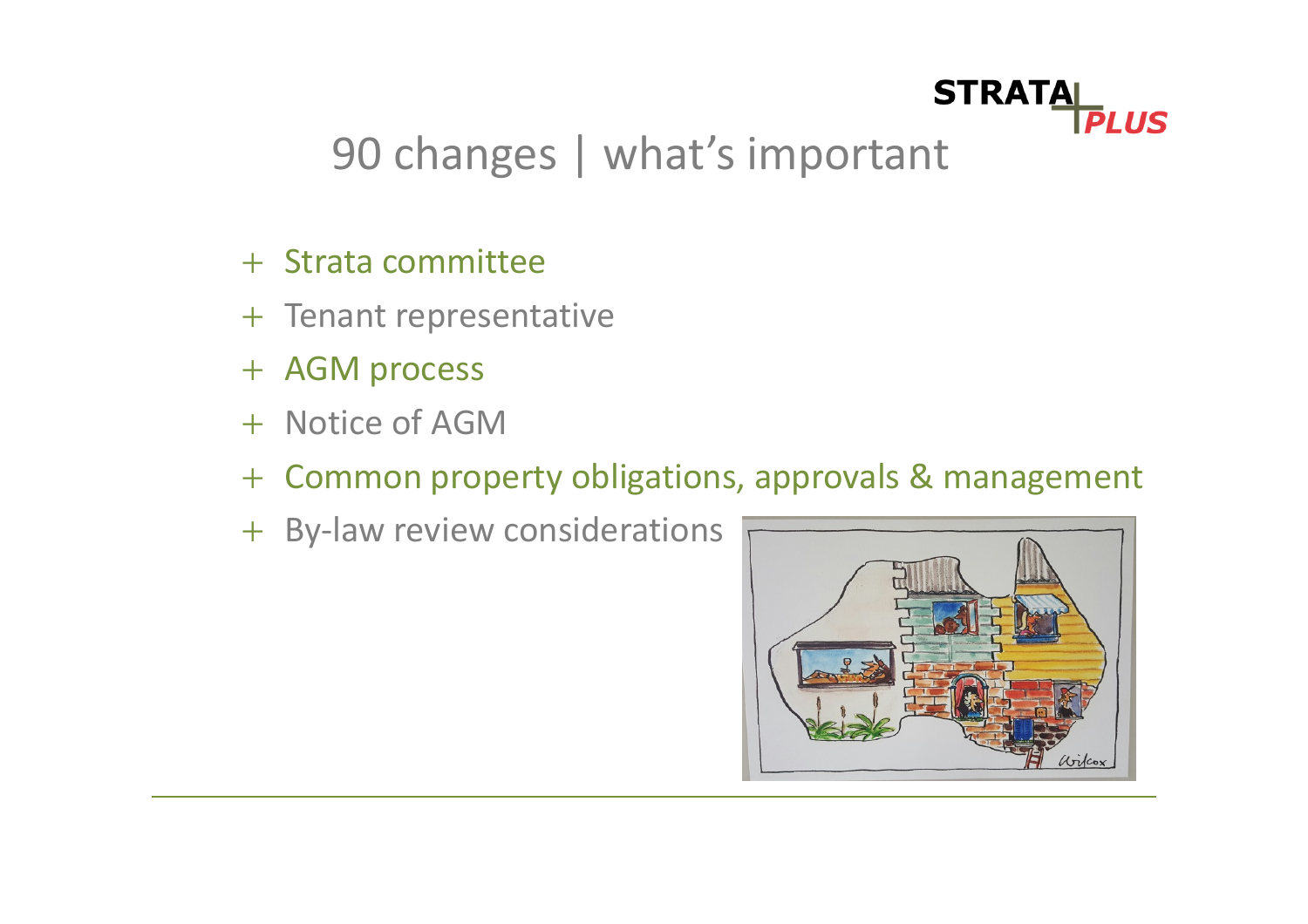

### Strata committee

 $+$ Must act for the benefit of the OC and with due care & diligence

#### $+$ **Eligibility**

- + An owner of a lot can only nominate one person
- + Co-owners can be on the committee if co-owners hold multiple lots and the nomination for one of the co-owners must be by another lot owner.

#### $+$ Ineligible

- + Building managers & real estate agents can no longer be on committees unless they are owners
- + If un-financial at time of notice then must have paid before the meeting so as to be eligible
- + Connected person ineligible unless they **disclose the connection** at the meeting and before the election or before appointed to act as a member.

Connected person = holds relevant financial interest or relevant power, is a relative, employer, employee or engaged or holds an executive position

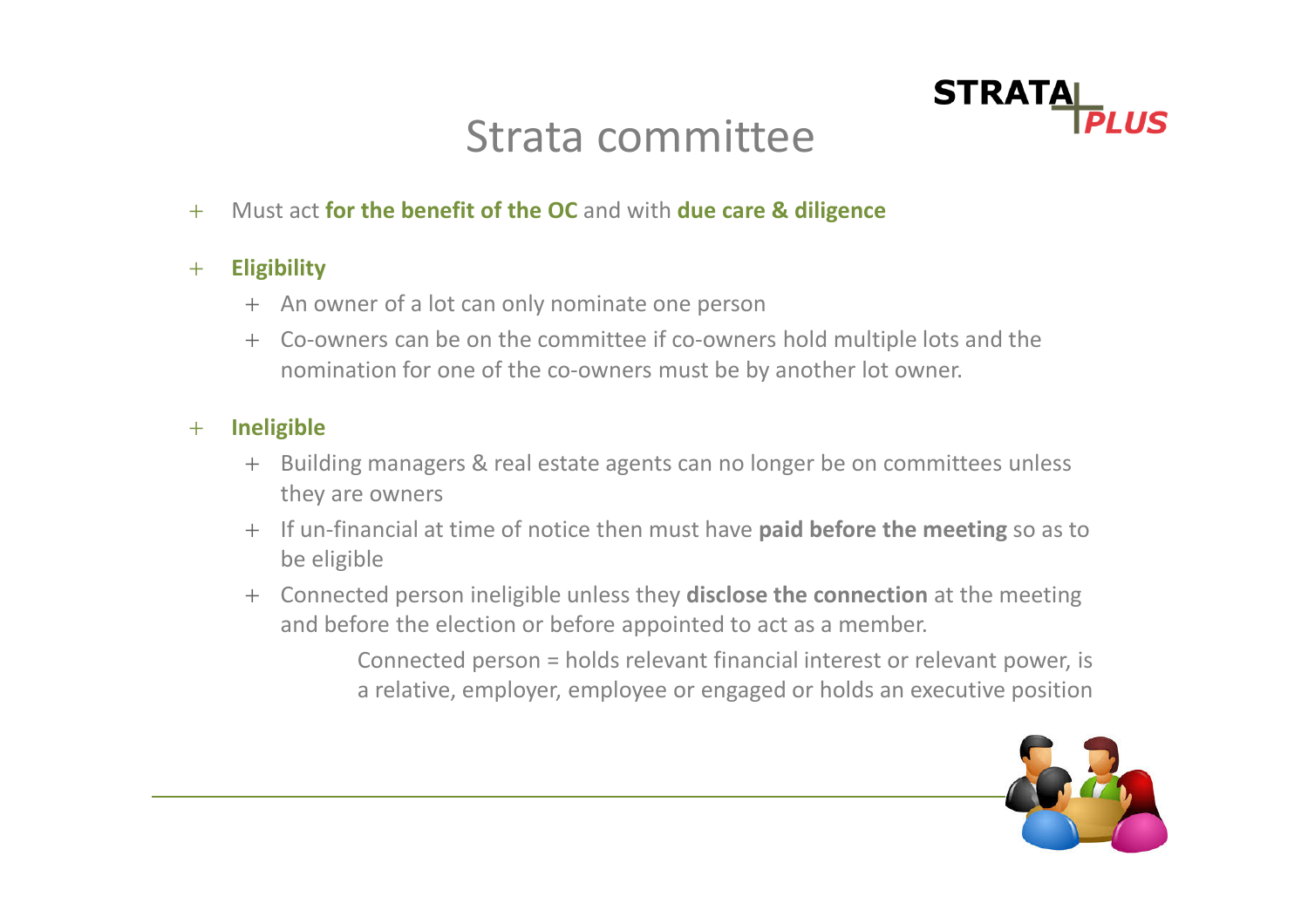### Strata committee



#### $+$ Nominations

- + Have to have the consent of the nomination by the candidate either in writing or verbally at the meeting
- + If more than 50% investor owned then must elect a **tenant** representative (next slide)

#### $+$ Officers of the committee

- + nominations must
	- + be in writing
	- + must be included in the notice
	- + may be made at the meeting
- + disclosures can be either in writing or at the meeting

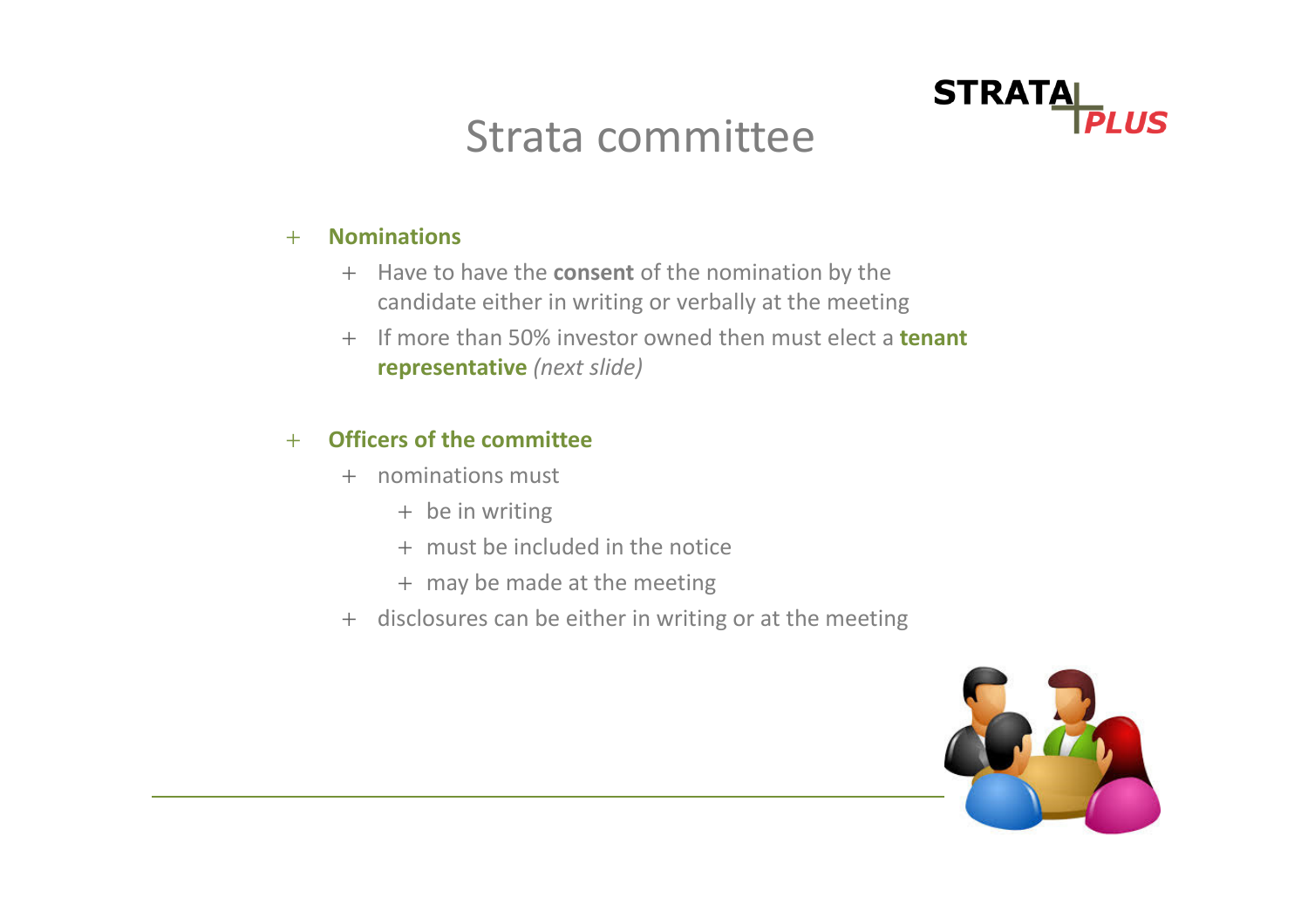# Tenant Representative



- $+$ Owners must give notice of terms of lease within 14 days of commencement of lease
- $+$ If 50% of lots are tenanted then must **convene a meeting of eligible tenants** for the purpose of nominating a tenant representative on the strata committee
	- + 14 days before AGM for a meeting not earlier than 7 days after notice
	- + Notice either displayed on noticeboard or given to every tenant
	- + The convenor or eligible tenant is to chair
	- + Quorum is 1
	- + Rep is determined by majority vote of those present at the meeting
	- + Term starts at end of AGM at which nomination is received and ends at the end of the next meeting where a new committee is elected.

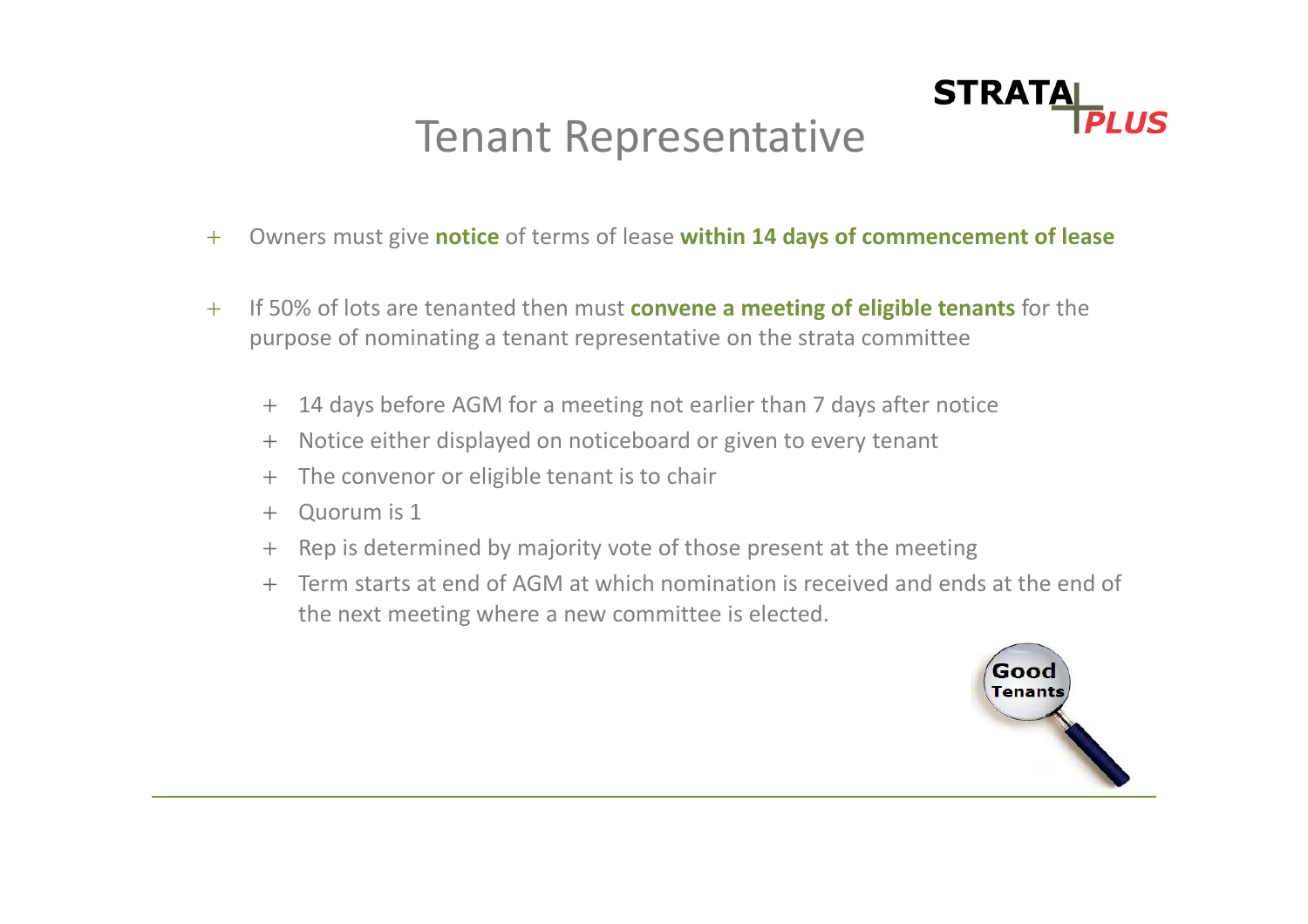## Tenant Representative

#### $+$ Tenant Rep cannot

- + put a motion to the committee
- + nominate an office bearer
- + be an office bearer
- + be included to the quorum count
- + Vote

#### $+$ Can be asked to leave when discussing

- + Financials & audit reports, and other financial matters
- + Levy & levy management
- + Strata renewal proposals



**STRATAL** 

**PLUS**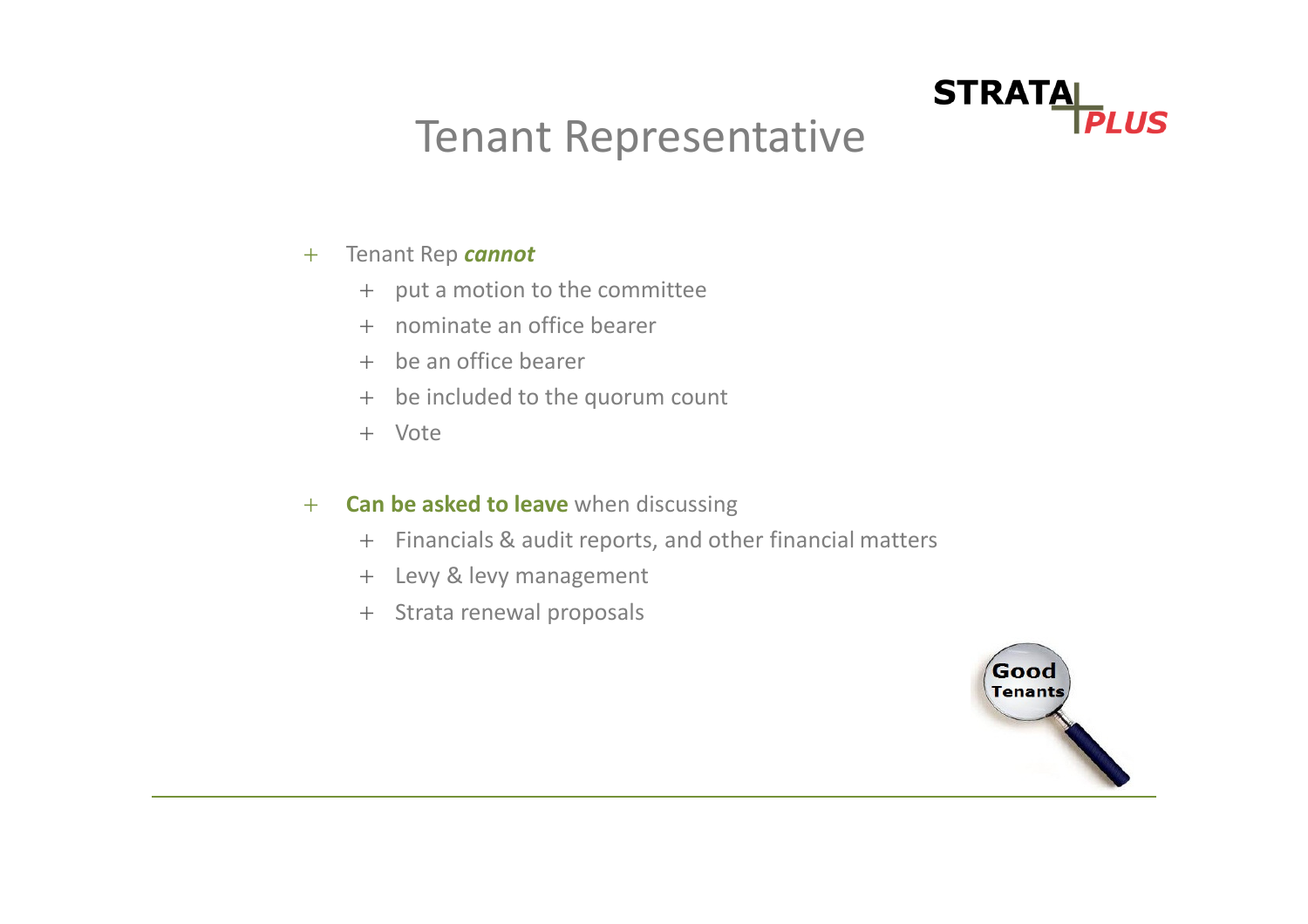### **STRATAI** What's new about the AGM process

- $+$ One AGM per financial year.
- $+$ Every motion must have an explanatory note
- $+$ You can have a motion to adopt **electronic means of voting** eg teleconferencing
- $+$ If motion is to vote by way of email or website then this is referred to as **pre** meeting electronic voting
	- + notice must include statement that if a motion is amended at the meeting then the pre-meeting vote may have no effect
- $+$ There are new requirements relating to the **form of the Notice** (next slides)
- $+$ **Developer excluded** from voting on matters relating to defects
- $+$ Developer vote reduced if still owns half of the lots to one third
- $+$ **Tenants** 
	- + can attend meetings
	- + cannot vote unless they hold a proxy
	- + can only address the meeting with resolution of the meeting



**DI IIS**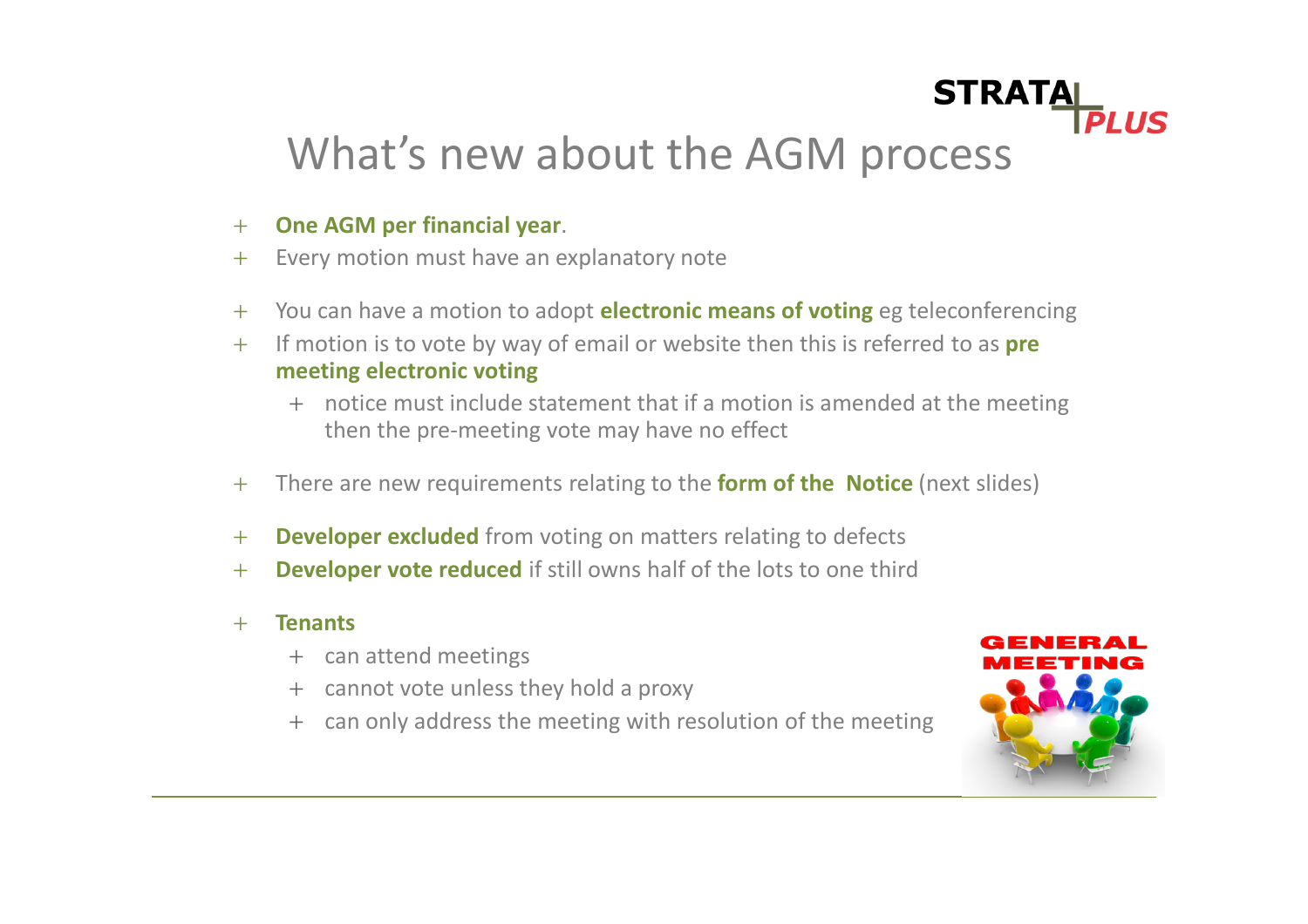### **STRATAI** What's new about the AGM process

- $+$ Chairperson to **declare the result** of voting on each motion
- $+$ Chairperson can declare **after half-hour** of no quorum that those present personally or by duly appointed proxy constitute a quorum

#### $+$ Proxy limitations

- + Proxy held by a building manager, on-site manager, or strata manager is invalid if it assists in obtaining a pecuniary interest.
- + If scheme 20 lots or less then can only hold one proxy vote.
- + If scheme greater than 20 lots then can hold a number of proxies that equates to no more than 5%
- + The pre-meeting electronic voting effectively replaces the need for the proxy that directs how to vote on motions.

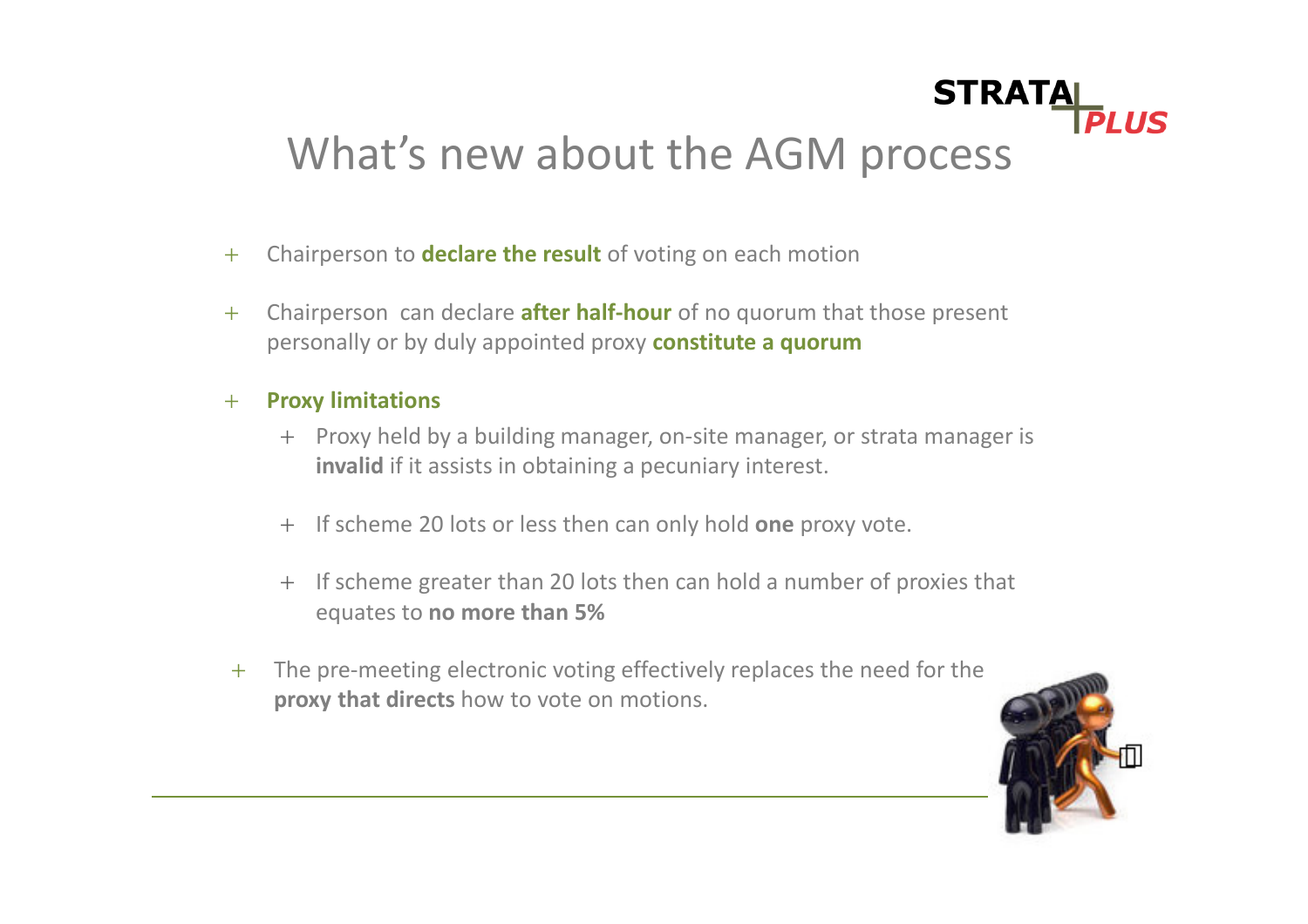#### **STRATAL PI IIS** What's new about the form of Notice

- $+$ Any owner (un-financial incl) may request a motion via written notice with
	- + motion,
	- + name of person making the motion, &
	- + explanatory note of less than 300 words
- $+$ Include a call for written nomination for the committee
- $+$ Prepare or review a 10 year plan for capital works fund
- $+$ Consideration of AFSS & arrangement to obtain next one
- $+$ Consideration of building defects whilst still in warranty period

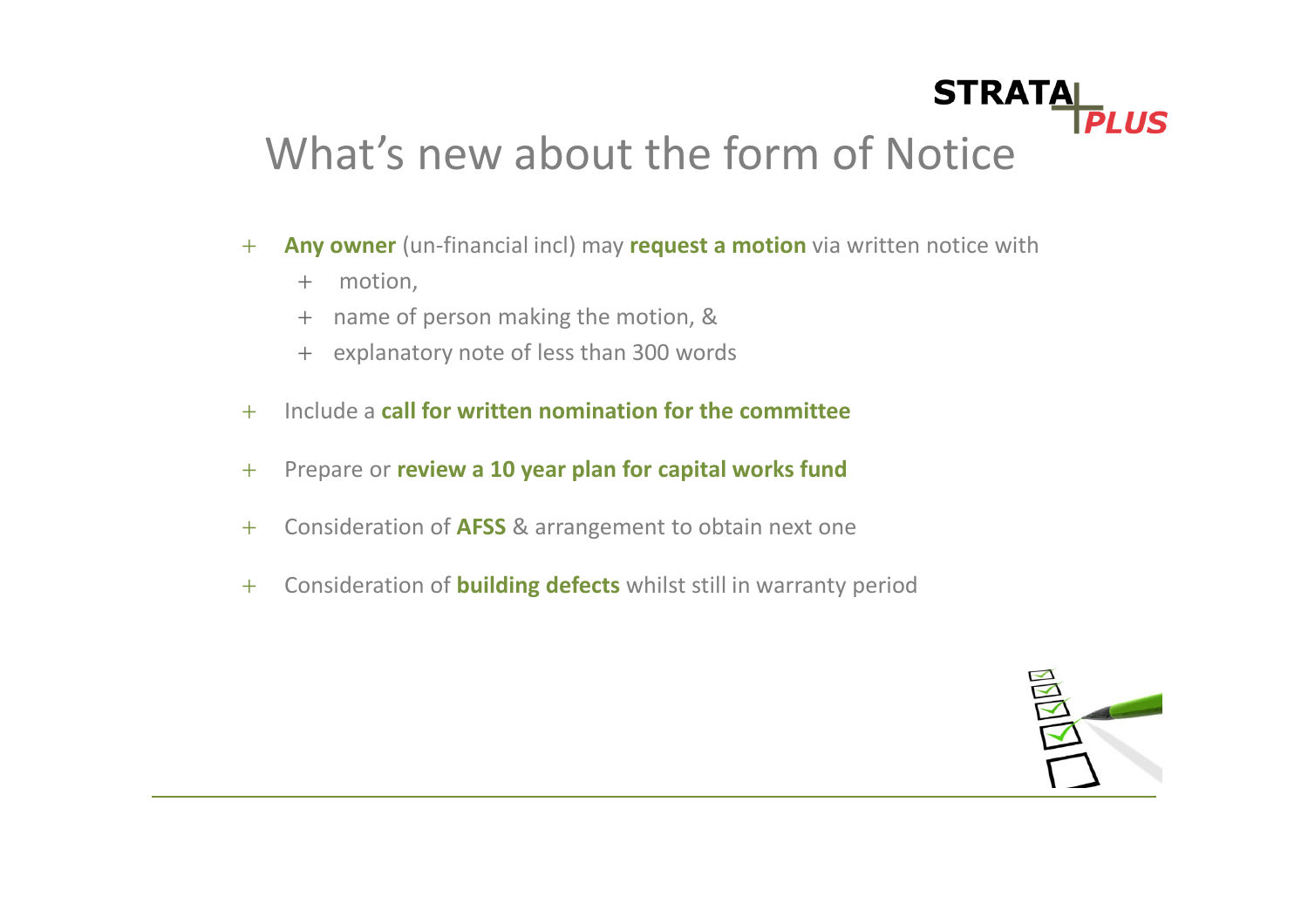#### **STRATAL DI IIS** What's new about the form of Notice

- $+$  Statements that
	- + owner vote does not count if **priority vote** is cast for a motion. Priority vote if motion for expenditure greater than \$1000 per lot.
	- + **Un-financial** owner, mortgagee or covenant charge cannot vote unless **payment** made for levies and other recoverable amounts before the meeting.
	- + Voting or other rights can be exercised in person, by company nominee or by proxy
	- + The provision for determining **quorum**
- $+$ Consideration of **commission or training services** have been provided or paid to strata managing agent or what likely to receive in the next 12 months.
- $+$ A form of motion to deal with **overdue contributions**
- $+$ Tenants to receive
	- + not required to provide supporting documents
	- + Noticeboard suffices

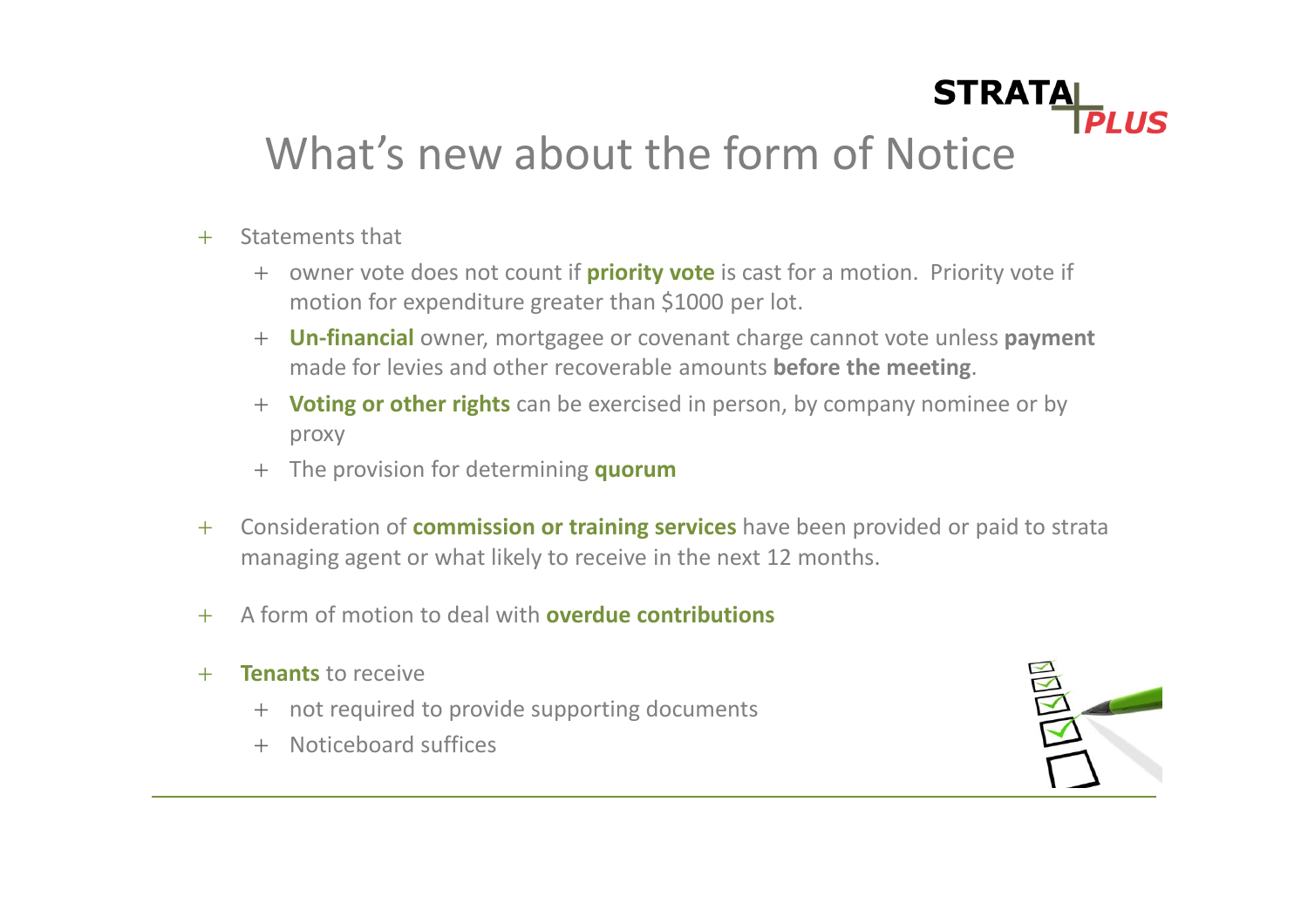## **STRATA** What's new about common property

- + **Owners can recover any loss** due to failure of owners corporation to act on duty to repair & maintain
- $+$ OC can adopt a **common property memorandum**
- + **Power to enter premises** with consent of owner to carry out OC work eg window devices, fire inspections, works to rectify defects, works required by public authorities.
- + **Disposal of goods on common property** with proper disposal notice. Allowed to sell the goods with proceeds to admin fund and details of sale to be recorded to OC records.
- $+$ **Removal of a motor vehicle** to another place on common property or to the nearest place it may be lawfully moved, with similar disposal notice.



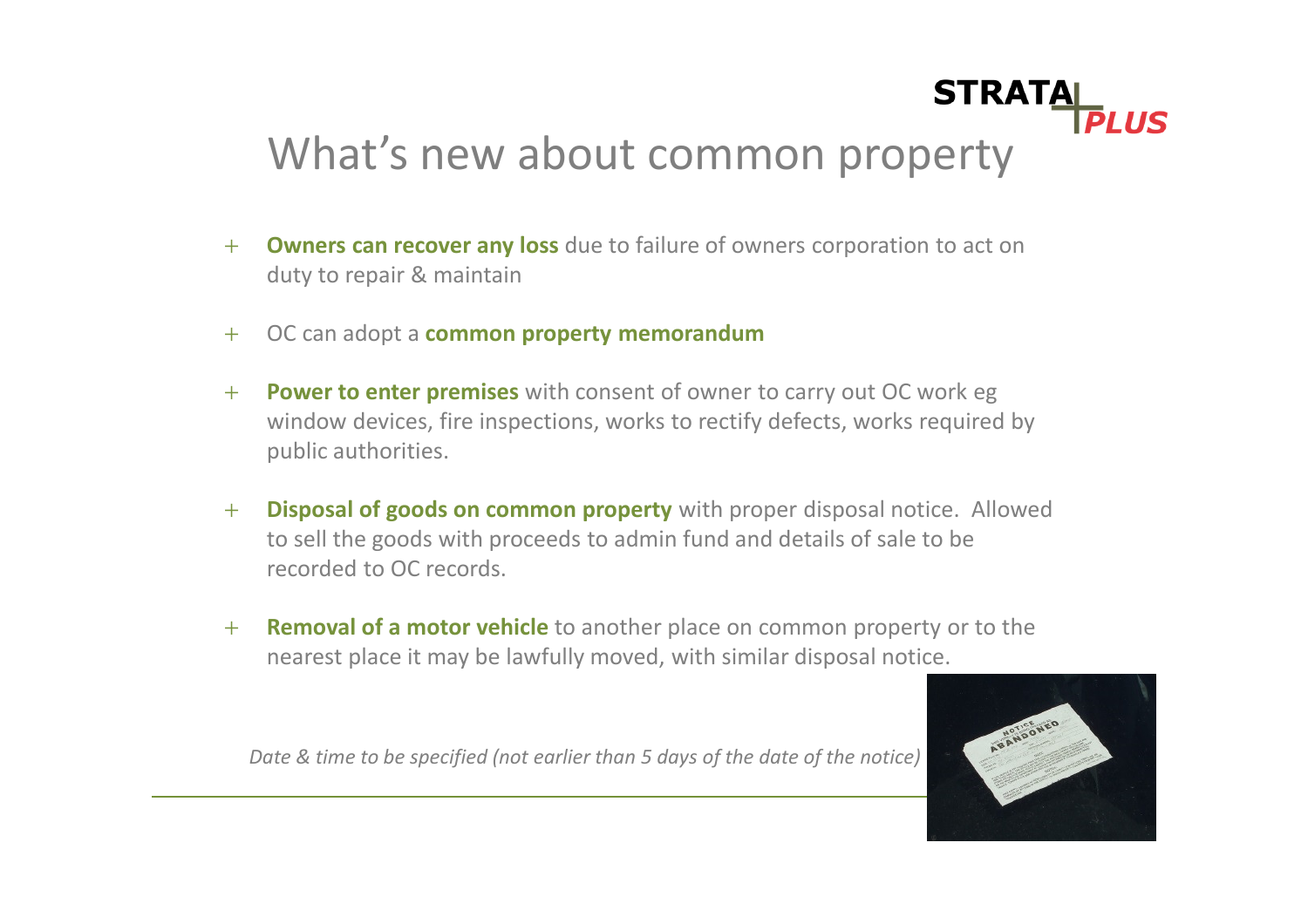#### **STRATAI** *DI 11* What's new about common property

- $+$ **Cosmetic works** don't require approval
- $+$ Defined **minor renovations** approved via resolution at general meeting.
	- + By-law can give authority to the strata committee
	- $+$ Owner to give written notice with certain details.
	- + Cannot be reasonably withheld.
	- + Minor renovations does NOT include:
		- + structural
		- + waterproofing
		- + changing external appearance of lot eg access ramp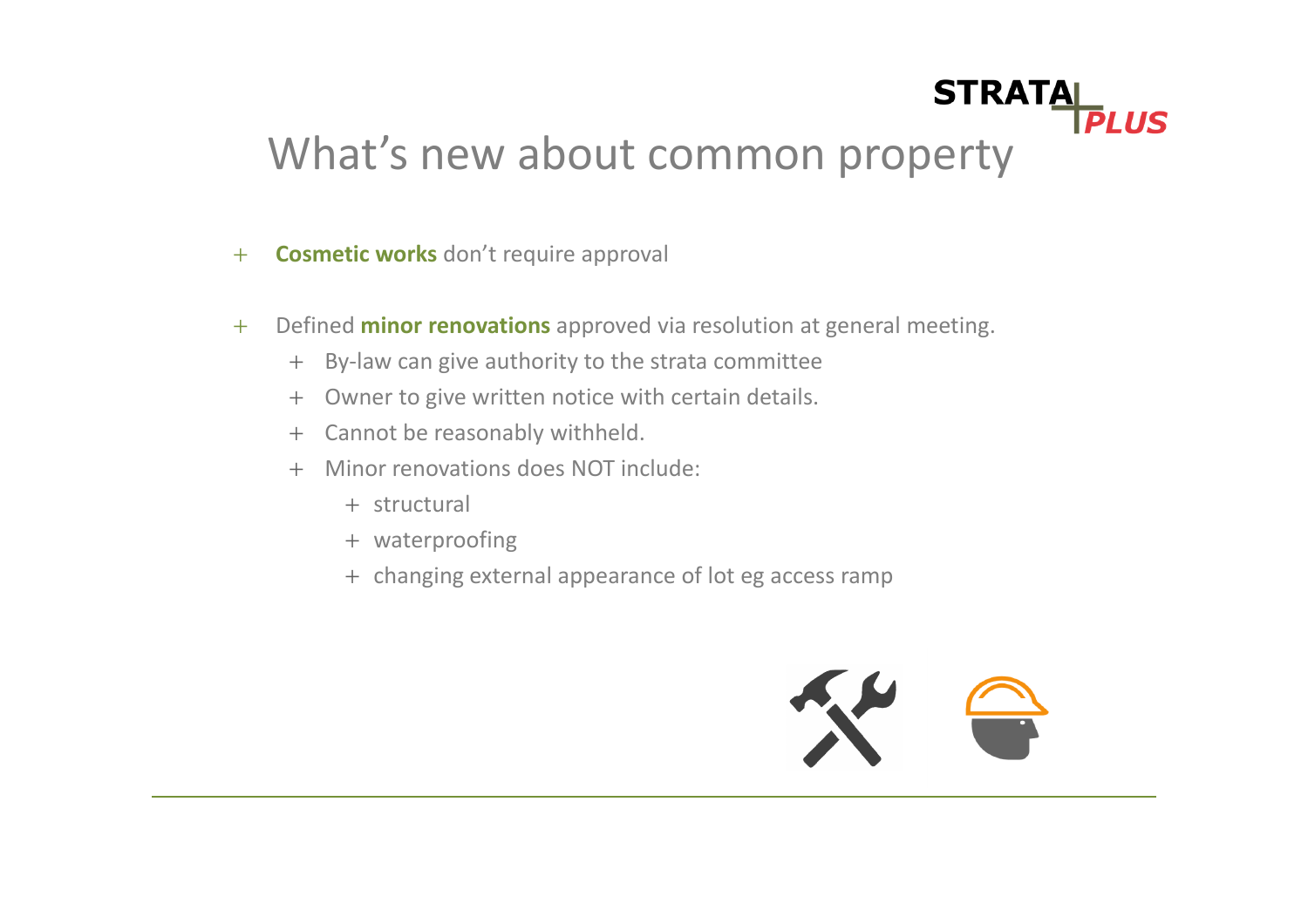#### **STRATAI PI IIS**

### What's new about by-laws

- $+$ Your schemes by-laws are to be reviewed
- $+$ <sup>A</sup>consolidated set is to be held
- $+$ Do your by-laws suit the scheme?
- $+$ Are the current by-laws enforceable?
- $+$  Would you like to consider new matters?
	- + **occupancy limits** | may not be fewer than 2 adults per bedroom. If occupants are related then limit cannot be applied.
	- + **minor renovations** | to give the strata committee authority to approve

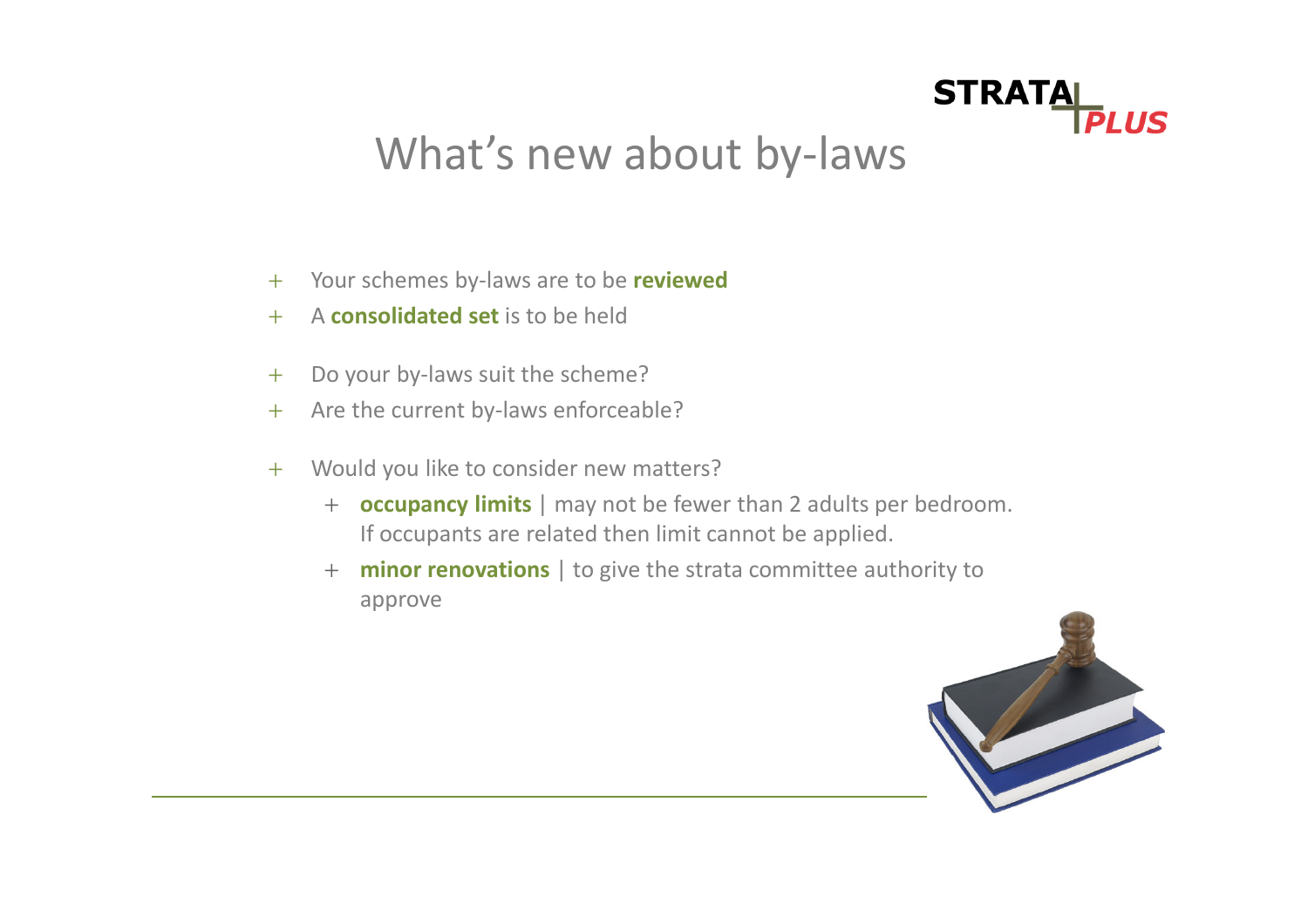

- $+$  Schedule 3 New model by-laws for residential strata has 18 by-laws
	- $+$ Keeping of **animals** | 2 options with  $1<sup>st</sup>$  not requiring written approval of the OC
	- $+$ **Smoke penetration** | 2 options, both the smoke must not penetrate another lot

#### $+$ Tribunal can order

- + for removal of animal if considered in contravention of by-laws, or if animal causes a nuisance or hazard, or interferes with use or enjoyment of another lot
- + keeping of an animal if considered consent unreasonably withheld

The orders are binding despite the by-laws



**PLUS**